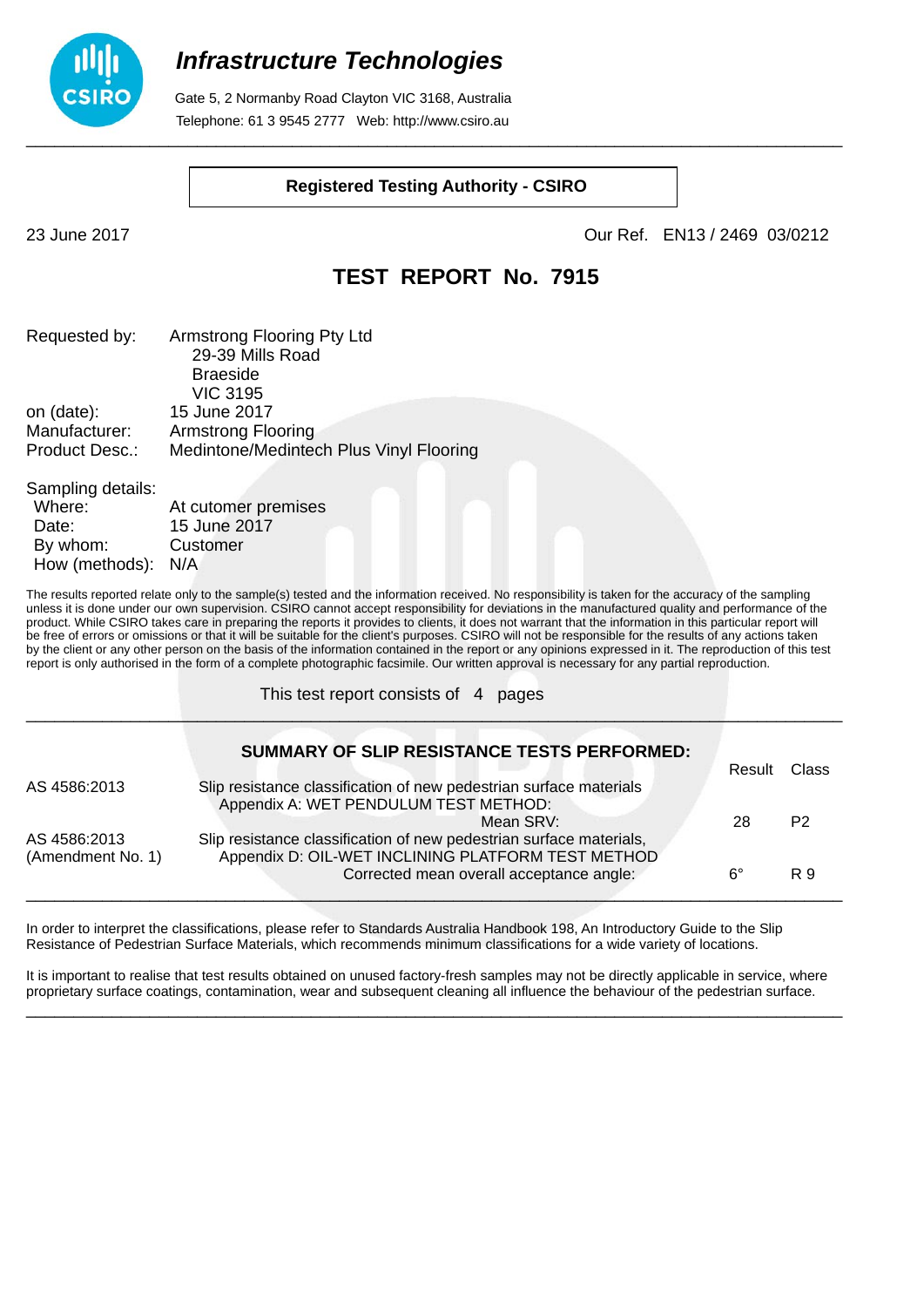

 Gate 5, 2 Normanby Road Clayton VIC 3168, Australia Telephone: 61 3 9545 2777 Web: http://www.csiro.au

ISSUE DATE: 23 June 2017 MANUFACTURER: Armstrong Flooring<br>PRODUCT DESC: Medintone/Medinter

REPORT NO: 7915 **Page 2 of 4** Medintone/Medintech Plus Vinyl Flooring

#### **SLIP RESISTANCE CLASSIFICATION OF NEW PEDESTRIAN SURFACE MATERIALS**

\_\_\_\_\_\_\_\_\_\_\_\_\_\_\_\_\_\_\_\_\_\_\_\_\_\_\_\_\_\_\_\_\_\_\_\_\_\_\_\_\_\_\_\_\_\_\_\_\_\_\_\_\_\_\_\_\_\_\_\_\_\_\_\_\_\_\_\_\_\_\_\_\_\_\_\_\_\_\_\_\_\_\_\_\_\_

#### **WET PENDULUM TEST METHOD**

|                     | TEST CARRIED OUT IN ACCORDANCE WITH<br>AS 4586:2013 (Appendix A)                                          |                                       |                |    |    |                                                                                                        | Test Date: 15 June 2017 |  |
|---------------------|-----------------------------------------------------------------------------------------------------------|---------------------------------------|----------------|----|----|--------------------------------------------------------------------------------------------------------|-------------------------|--|
| <b>RESULTS:</b>     | Location:                                                                                                 | Slip Resistance Laboratory<br>Unfixed |                |    |    | Slider used: 96<br>Conditioned with grade P400 paper, dry<br>and Imperial Lapping Film Grade 3MIC, wet |                         |  |
|                     | Sample:                                                                                                   |                                       |                |    |    |                                                                                                        |                         |  |
|                     | Cleaning:<br>Temperature:                                                                                 | Deionized water<br>$23^{\circ}$ C     |                |    |    |                                                                                                        |                         |  |
|                     | Pendulum Friction Tester: ERM.030.001 (S/N: 0312, calibrated 16/06/2016)<br>Test conducted by: Andy Giang |                                       |                |    |    |                                                                                                        |                         |  |
|                     |                                                                                                           |                                       |                |    |    |                                                                                                        |                         |  |
|                     |                                                                                                           | Specimen                              | $\overline{2}$ | 3  | 4  | 5                                                                                                      |                         |  |
| Last 3 swings (BPN) |                                                                                                           | 31                                    | 30             | 28 | 28 | 27                                                                                                     |                         |  |
|                     |                                                                                                           | 30                                    | 29             | 28 | 28 | 27                                                                                                     |                         |  |
|                     |                                                                                                           | 30                                    | 29             | 28 | 27 | 27                                                                                                     |                         |  |
| <b>Averages</b>     |                                                                                                           | 30                                    | 29             | 28 | 28 | 27                                                                                                     |                         |  |
|                     |                                                                                                           |                                       |                |    |    | <b>Mean SRV:</b>                                                                                       | 28                      |  |
|                     |                                                                                                           |                                       |                |    |    | <b>CLASS:</b>                                                                                          | P <sub>2</sub>          |  |
|                     |                                                                                                           |                                       |                |    |    |                                                                                                        |                         |  |

\_\_\_\_\_\_\_\_\_\_\_\_\_\_\_\_\_\_\_\_\_\_\_\_\_\_\_\_\_\_\_\_\_\_\_\_\_\_\_\_\_\_\_\_\_\_\_\_\_\_\_\_\_\_\_\_\_\_\_\_\_\_\_\_\_\_\_\_\_\_\_\_\_\_\_\_\_\_\_\_\_\_\_\_\_\_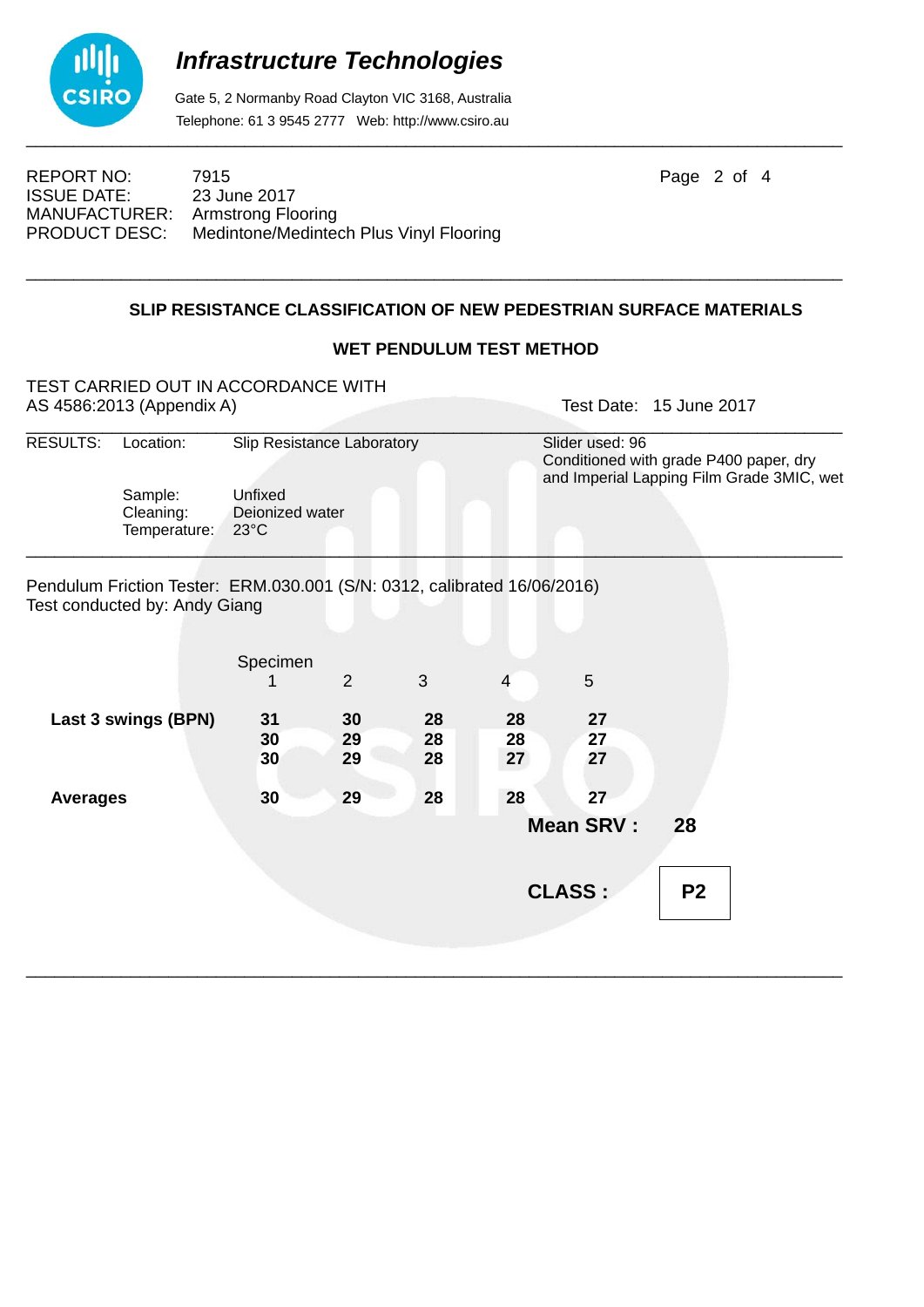

 Gate 5, 2 Normanby Road Clayton VIC 3168, Australia Telephone: 61 3 9545 2777 Web: http://www.csiro.au

ISSUE DATE: 23 June 2017 MANUFACTURER: Armstrong Flooring<br>PRODUCT DESC: Medintone/Medinte

REPORT NO: 7915 7915 Page 3 of 4 Medintone/Medintech Plus Vinyl Flooring

### \_\_\_\_\_\_\_\_\_\_\_\_\_\_\_\_\_\_\_\_\_\_\_\_\_\_\_\_\_\_\_\_\_\_\_\_\_\_\_\_\_\_\_\_\_\_\_\_\_\_\_\_\_\_\_\_\_\_\_\_\_\_\_\_\_\_\_\_\_\_\_\_\_\_\_\_\_\_\_\_\_\_\_\_\_\_ **SLIP RESISTANCE CLASSIFICATION OF NEW PEDESTRIAN SURFACE MATERIALS**

### **OIL-WET INCLINING PLATFORM TEST METHOD**

| TEST CARRIED OUT IN ACCORDANCE WITH<br>AS 4586:2013 (Appendix D) (Amendment No. 1) | Test Date: 16 June 2017   |  |  |  |  |
|------------------------------------------------------------------------------------|---------------------------|--|--|--|--|
| Location:<br><b>Slip Resistance Laboratory</b>                                     | Test conducted by: KH, AG |  |  |  |  |
| Sample Unfixed                                                                     |                           |  |  |  |  |
| Joint width: 0 mm                                                                  |                           |  |  |  |  |
| Surface structure:<br>Smooth<br>[X ] Profiled<br>Structured                        |                           |  |  |  |  |
| <b>RESULTS</b>                                                                     |                           |  |  |  |  |
| Corrected mean overall acceptance angle:                                           | 6 <sup>°</sup>            |  |  |  |  |
| <b>Displacement space:</b>                                                         | not tested                |  |  |  |  |
| <b>CLASSIFICATION:</b>                                                             |                           |  |  |  |  |
| <b>Slip Resistance Assessment Group:</b>                                           | <b>R9</b>                 |  |  |  |  |
| <b>Displacement Space Assessment Group:</b>                                        |                           |  |  |  |  |
|                                                                                    |                           |  |  |  |  |

\_\_\_\_\_\_\_\_\_\_\_\_\_\_\_\_\_\_\_\_\_\_\_\_\_\_\_\_\_\_\_\_\_\_\_\_\_\_\_\_\_\_\_\_\_\_\_\_\_\_\_\_\_\_\_\_\_\_\_\_\_\_\_\_\_\_\_\_\_\_\_\_\_\_\_\_\_\_\_\_\_\_\_\_\_\_

Test shoe used: Leipzig V73-SP